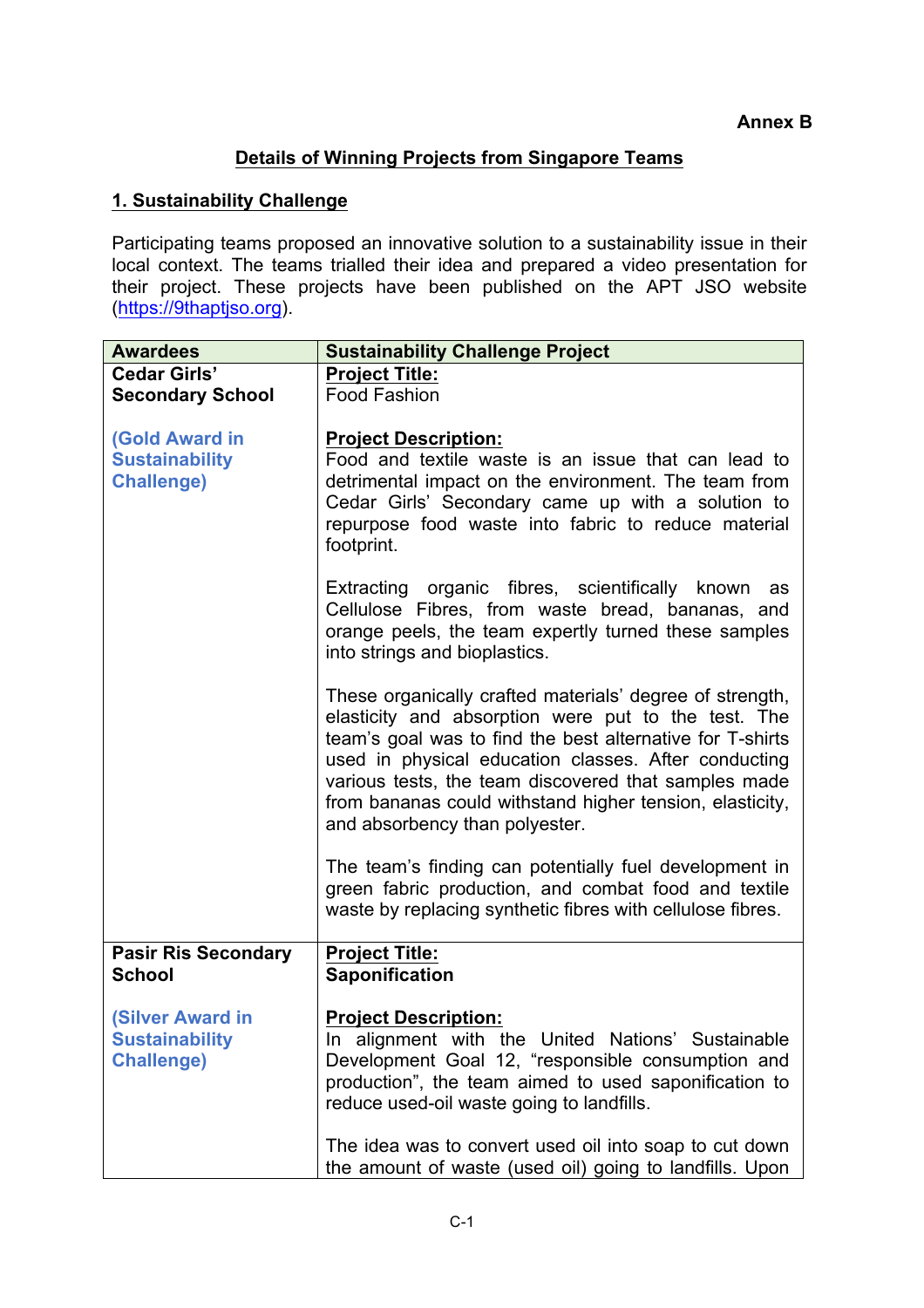|                                                                       | testing, they found that their soap was not only effective<br>in reducing bacterial growth, but also had similar or<br>effective<br>antibacterial<br>more<br>properties<br>even<br>as<br>compared to other soaps available on the market. They<br>also discovered that scent (alcohol with aromatic<br>compounds of soap) and ethanol together further<br>enhanced the effectiveness of their soap.<br>The team plans to implement their findings within their<br>school for any wipe-down purposes or as liquid hand<br>soap use. Eventually, they intend to expand its use to<br>the wider community. |
|-----------------------------------------------------------------------|---------------------------------------------------------------------------------------------------------------------------------------------------------------------------------------------------------------------------------------------------------------------------------------------------------------------------------------------------------------------------------------------------------------------------------------------------------------------------------------------------------------------------------------------------------------------------------------------------------|
| <b>Singapore Chinese</b><br>Girls' School                             | <b>Project Title:</b><br>Waterproof DIY bin liner with plant latex and oil                                                                                                                                                                                                                                                                                                                                                                                                                                                                                                                              |
| <b>(Silver Award in</b><br><b>Sustainability</b><br><b>Challenge)</b> | <b>Project Description:</b><br>The project's aim was to find an alternative to plastic<br>bags used to line trash bins. Their project highlights the<br>global problem of the excessive use of plastic bags, and<br>this gave inspiration to the team to replace plastic bags<br>with waterproof newspaper.<br>The team experimented with different types of plant<br>latex and used cooking oil to design their prototype.<br>They hope that their product would substantially reduce<br>waste generation and promote plastic bag reuse.                                                               |
| <b>Raffles Institution</b>                                            | <b>Project Title:</b><br><b>Aquaponics in a School Setting</b>                                                                                                                                                                                                                                                                                                                                                                                                                                                                                                                                          |
| <b>(Silver Award in</b>                                               |                                                                                                                                                                                                                                                                                                                                                                                                                                                                                                                                                                                                         |
| <b>Sustainability</b><br><b>Challenge)</b>                            | <b>Project Description:</b><br>Wanting to explore sustainable ways of growing plants<br>and producing food, the team set up a small-scale<br>aquaponics system in a greenhouse to produce both<br>fish and vegetables. The team hopes to build a<br>sustainable mini ecosystem.                                                                                                                                                                                                                                                                                                                         |
|                                                                       | Their system consists of red tilapia in a fish tank and<br>kale in a hydroponics system. Water from the fish tank<br>was filtered and pumped into the hydroponics system,<br>before being returned to the tank. After two months of<br>experimentation, the team discovered that the fishes<br>grown had increased in size, but the kale did not grow<br>well. The team then installed lights to increase the rate<br>of photosynthesis and added seaweed fertiliser to<br>provide additional nutrients.                                                                                                |